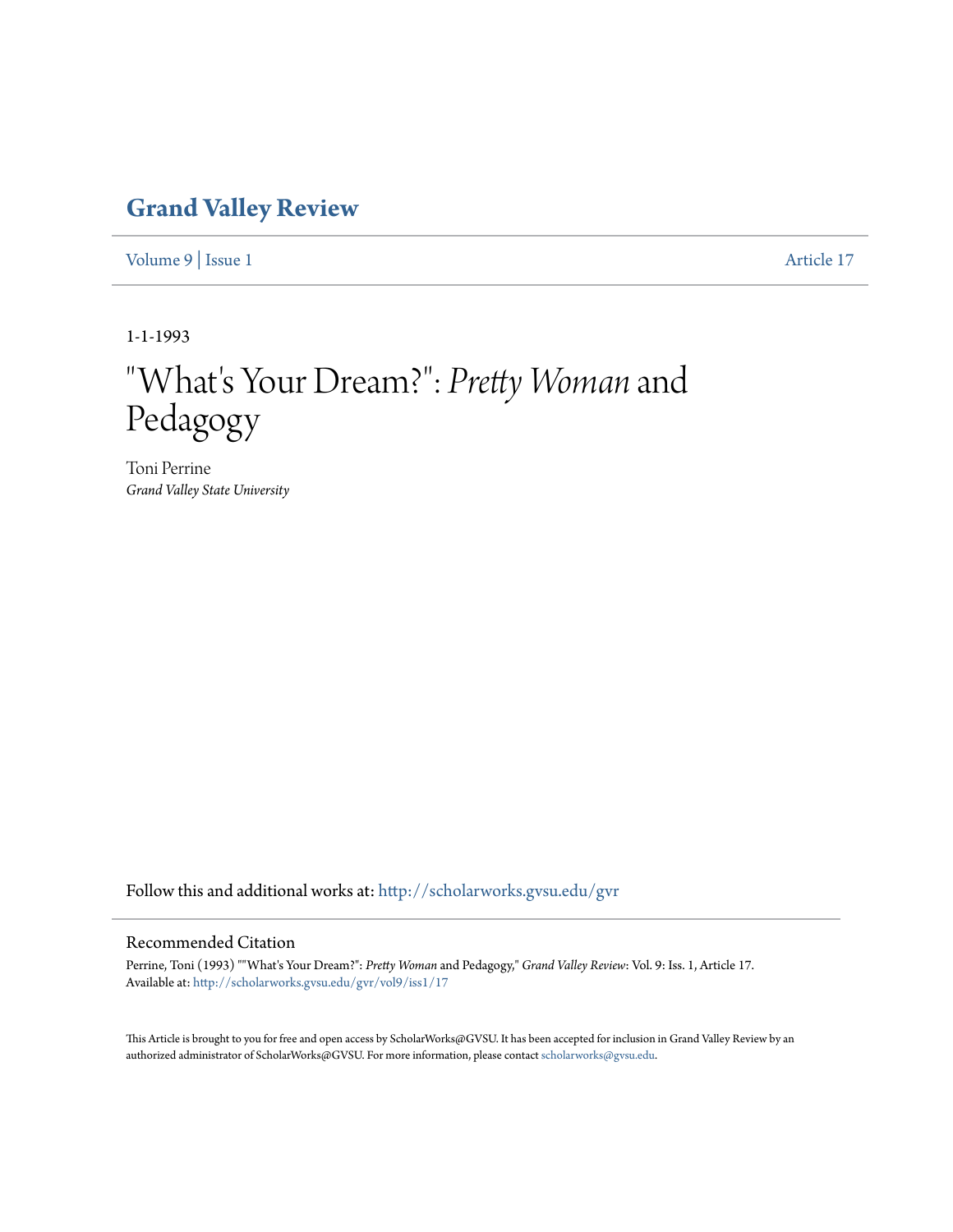## **''WHAT'S YOUR DREAM?'':** *PRETTY WOMAN*  **AND PEDAGOGY**

### *Toni Perrine*

Films are difficult to explain because they are easy to understand. Christian Metz Film Language

A sense of unity is more important to us than an absolutely rigorous logic, and a sense of unity with our own past seems of particular importance. We want our lives and thoughts to make sense, to add up; yet vexing but inescapable contradictions penetrate the very heart of this devoutly wished-for unity like marbling through stone.

> Bill Nichols Ideology and the Image

Winter, 1991. Working through the difficult concepts of film theory, still not sure whether I had convinced many in the class that thinking about film as something more than entertainment was even worth the effort. One frequently encountered complaint concerned the number of "classic" films that comprised the majority of texts for the course (i.e., Old---Black and White! Foreign---subtitled! Or musicals-just plain corny!). In order to give the students a greater voice in determining the learning agenda, I decided to allow the class to choose a film to study in the context of ideological theory for the remaining weeks of the semester. Much to my chagrin, Pretty Woman (1990) won by a landslide. I had not even seen the film at that point, but its reputation preceded it. Julia Roberts as an "innocent prostitute with a heart of gold." Richard Gere as a "heartless corporate raider." Cinderella story. Ugh! I suggested that my choice, the 1939 version of Wuthering Heights, was a far superior film (wasn't it?) but I was quickly overruled. I supposed Pretty Woman was better than Top Gun, which had been the closest competitor, and so I reluctantly agreed.

Pretty Woman won the People's Choice Award for best film in 1990, and female viewers were primarily responsible for its popularity. One male student said his girlfriend had seen it at least ten times and watched it to cheer herself up when she felt sad. All but two people in the class had seen the film, and many had seen it multiple times. Almost everyone who had seen Pretty Woman liked it; the majority considered it good entertainment and a few called it their favorite film ever. In addition, Pretty Woman received positive reviews from respected film critics like Stanley Kauffmann and David Ansen. Although some others were less generous, calling the film predictable, boring and unrealistic, most critics considered it relatively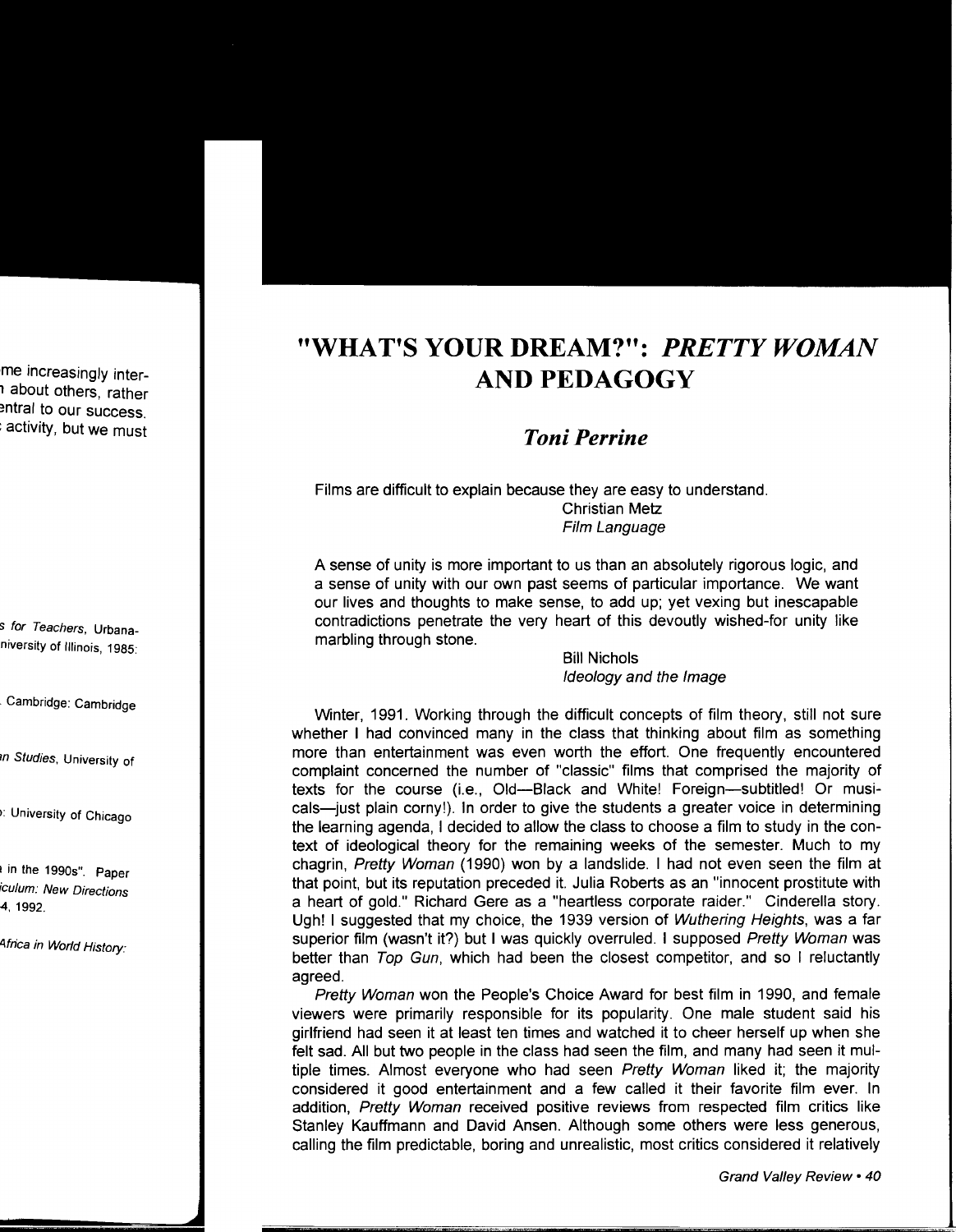harmless Hollywood assembly-line entertainment. It sparked none of the controversy associated with other recent popular films like Basic Instinct, Fatal Attraction or Silence of the Lambs.

I watched Pretty Woman at home the following weekend and was completely appalled. It was even worse than I had expected. I failed entirely to see the appeal of the film. My previous suspicion that I was totally out of touch with the mainstream in terms of taste was confirmed. How could millions of people, especially women, enjoy this film? It seemed to me that Pretty Woman degraded women in the most obvious ways, from its depiction of the main characters as cute prostitutes to its portrayal of most other female characters (sales clerks and high society women) as snooty bitches who treat other women badly. How could viewers not see through its shallow pretense of romance? How could they not be outraged by its sexist core?

The problem for me was clear: how could I use a film that I not only didn't like because of its inherent sexism, but which was not particularly exceptional in terms of its narrative or formal qualities. It eventually dawned on me that I was resisting Pretty Woman in ways that were not all that different from how some students resisted my choice of exemplary films. In fact, it was precisely because it is so typical and so popular that Pretty Woman turned out to be an excellent choice to demonstrate how mainstream Hollywood films reinforce, but also show fissures in, the dominant ideology. The film ultimately served to challenge the viewing assumptions of both students and teacher.

The first problem I encounter in teaching film studies is a certain felt resistance to film as a legitimate area of study. This resistance comes both from students who expect an easy course and are dismayed when they don't get it and from colleagues in more established disciplines. Once, a colleague came to my office, looked at my shelf of videotapes and jokingly asked if he could "borrow a lecture." Showing films, like having students meet in groups, is something that lazy teachers do. In addition, because they are so "easy," anyone can teach about film, which is often assumed to be a matter of a certain knowledge of film trivia: directors, stars, genres. Film studies and other programs in visual communication attempt to provide a critical context, a means of interpreting and understanding the visual information that is increasingly central to contemporary culture. Students say to me, "I never knew there was so much to it," by which they mean, I believe, that they never seriously considered the impact these images have on them, or their own active role in making sense of what they see, or the tremendous variety of interpretations possible with any given shot, or all of the formal elements—like lighting and camera angle and editing—that allow for those various interpretations. Certainly, many teachers use movies as an effective pedagogical tool in other contexts, but rigorous study of film (and other visual media) as film is crucial to a fuller understanding of how moving images, in combination with sound and text, work on us in a culture that is increasingly dominated by them.

The next level of resistance concerns the type of films studied. Though relatively new, cinema studies does have a well established group of privileged texts which are commonly considered essential viewing for all students. This group includes films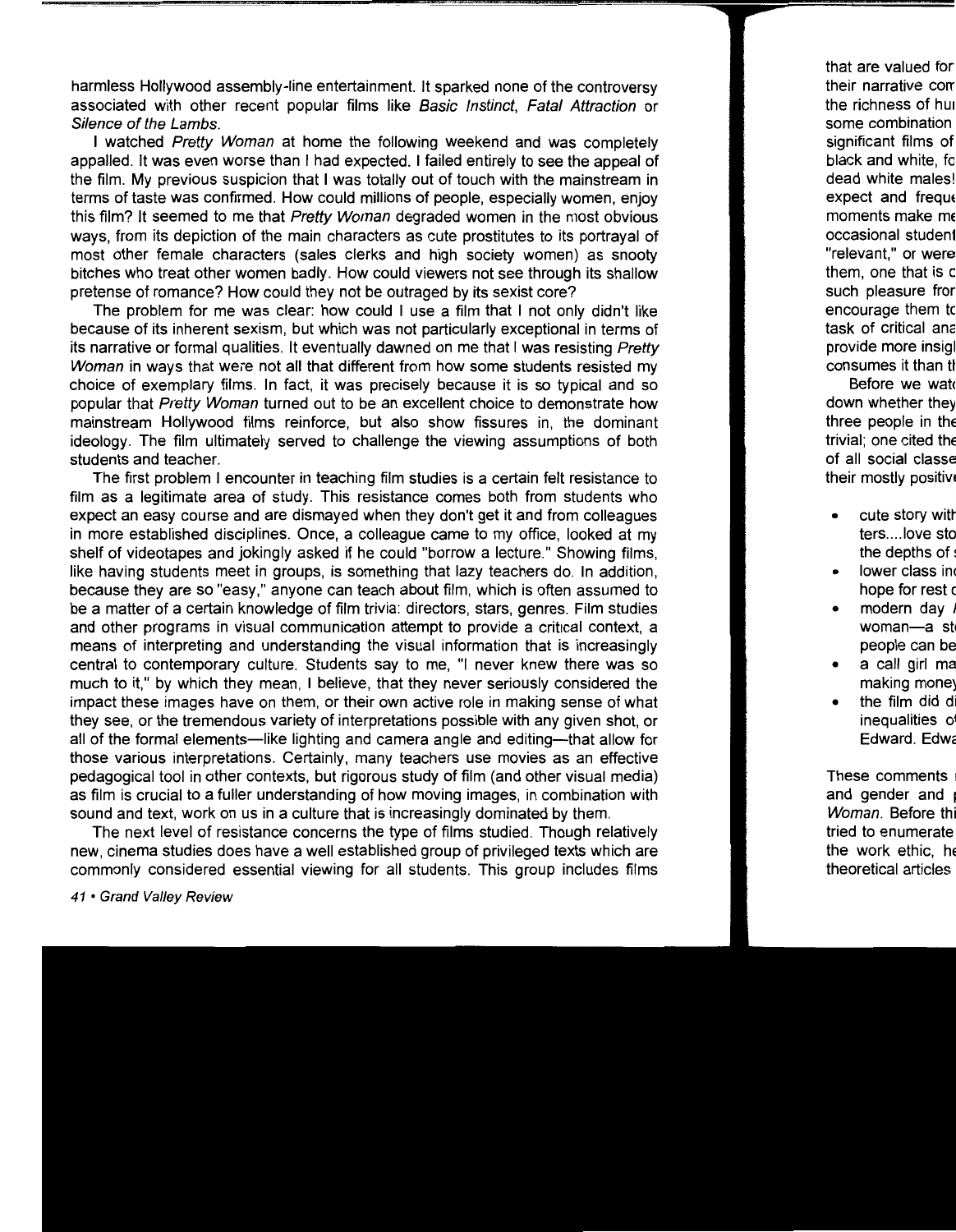that are valued for their formal qualities, like Eisenstein's Battleship Potemkin, or for their narrative complexity, like Kurosawa's Rashomon, or for the way they express the richness of human experience, like DeSica's Bicycle Thieves, and especially for some combination of the above. I feel that it is important to introduce students to the significant films of the "canon," so I will continue to expose my students to those black and white, foreign and corny classics (most of them produced and directed by dead white males!). Many students are affected by such films in ways they didn't expect and frequently thank me for opening up a new world for them. Those moments make me strong in my vocation, strong enough to resist despair when the occasional student evaluation baldly states that the films viewed in class were not "relevant," or were even "boring." Letting students choose a film that resonated for them, one that is contemporary and relevant or at least entertaining (why we derive such pleasure from watching movies is in itself a fascinating area of study), may encourage them to become engaged in a meaningful way in the admittedly difficult task of critical analysis. In fact, a popular commercial film like Pretty Woman can provide more insights into the culture in which it was produced and the audience that consumes it than the individualized work of a self-absorbed film artist.

Before we watched or discussed Pretty Woman, I asked my students to write down whether they had liked it and why, and what they felt the film was about. Only three people in the class had not liked Pretty Woman: one called it farfetched and trivial; one cited the mediocre acting; and one person wrote that it demeaned women of all social classes. I read aloud to the class the following comments culled from their mostly positive responses:

- cute story with powerful man and beautiful woman: my two favorite characters .... love story that involves a rich, powerful man rescuing a woman from the depths of society.
- lower class individual who breaks class lines and moves up to upper class: hope for rest of us.
- modern day *Pygmalian*, taking a whore and turning her into a cultured woman-a story that appeals to people because they like to see that people can better themselves and that money can make people happy.
- a call girl makes a rich businessman realize there is more to life than making money.
- the film did discount women and thus it discounted men .... dealt with the inequalities of the social structure. Vivian had to sell herself to obtain Edward. Edward did not give up anything to obtain Vivian.

These comments revealed a certain, albeit confused, sensitivity to issues of class and gender and provided a starting point for our ideological analysis of Pretty Woman. Before this juncture, we had already struggled with defining "ideology" and tried to enumerate elements of the American dominant ideology (individual initiative, the work ethic, heterosexual monogamy, etc.). We read and discussed general theoretical articles about how cinema conveys ideological messages in terms of form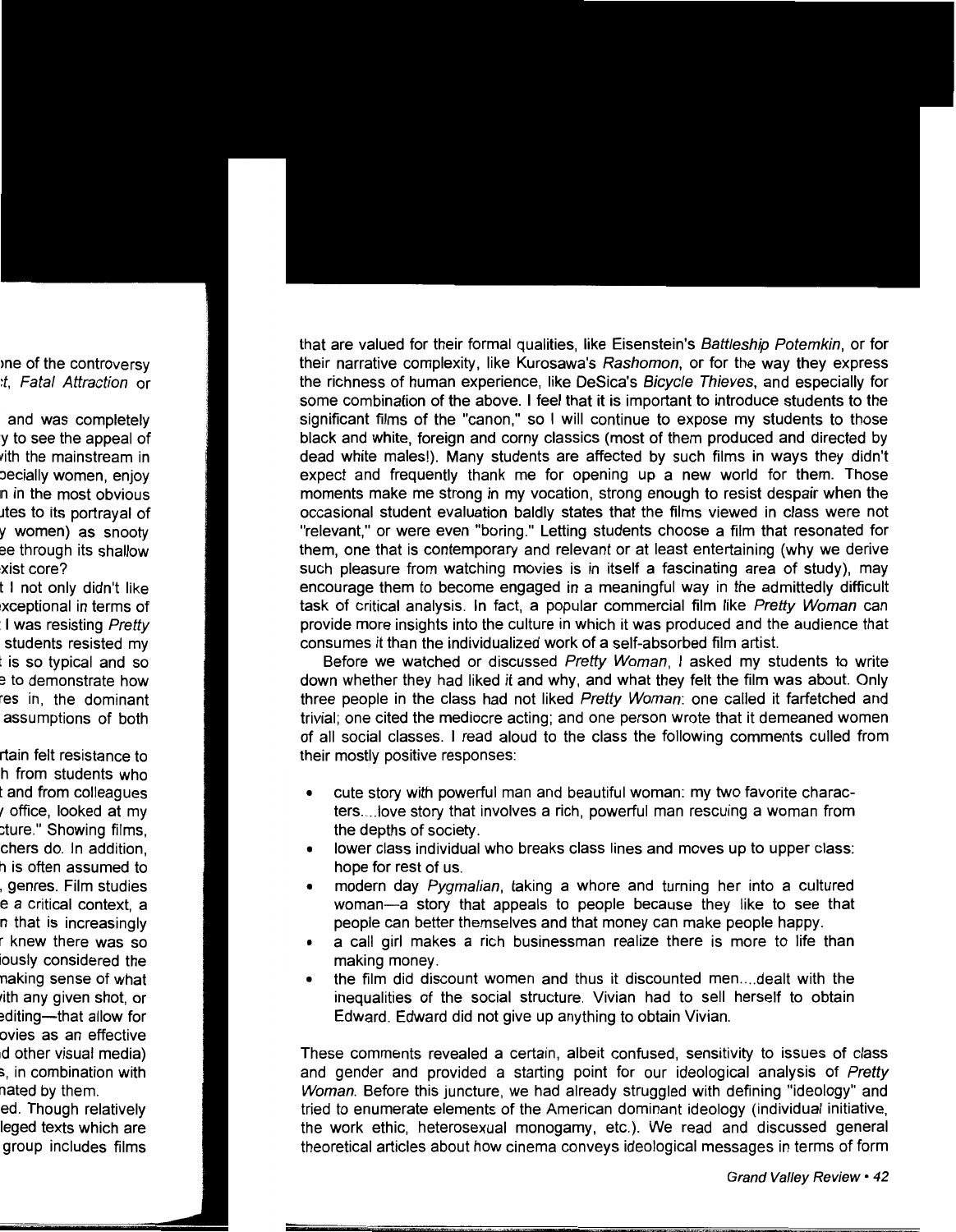and content, and the different ways those messages may be read by audiences. We were more or less ready to apply the theory to a particular film.

We then watched Pretty Woman in ten to fifteen minute sections and talked about what we had seen and heard in that segment, an approach that we had already used several times through the semester. Students often find this exercise frustrating because it disrupts the narrative flow of the film; they are forced to disengage, which, as with other sensual activities, affects the pleasure of the experience. Most narrative films have natural breaks often signalled by a fade to black or other visual transition. We tried to identify these sequences or syntagmas to lessen the disruptive effect while still achieving a degree of distancing necessary for more objective viewing.

For example, the opening credits sequence of Pretty Woman, in which we are introduced to the two main characters and their respective worlds, is clearly delineated from the body of the film both visually and aurally. We first see Edward in an expensive suit at a fancy party where he is the guest of honor. These shots efficiently establish that he is a man of position and power who does not easily express emotion. The aerial shot of the Hollywood hills as Edward leaves the party in his lawyer's Lotus provides the transition to Vivian and her Hollywood Boulevard environment. The first shot of Vivian shows her nearly nude body (the infamous body double, since Julia Roberts refused to do this scene) rolling in bed to expose her legs and scantily covered buttocks. Initially, her face is not shown, nor is she named. She is an anonymous female whose body is offered for our viewing pleasure. The sequence crosscuts between long shots of Edward in the car lost in Hollywood and close-up shots of Vivian dressing for work as a hooker. The opening titles continue over various shots of Hollywood street life. The title sequence ends as the song "Wild One" fades out on the sound track, and the director's name, conventionally the last opening credit, fades from the screen.

From our previous experience of viewing films, we recognize the end of the title sequence in which important story information has already been established and prepare to become more directly involved in the film. The credits have visually reminded us that we are watching a film. Afterwards, as with most conventional Hollywood films, we are encouraged to "suspend disbelief' and become so involved with the action that we no longer notice various filmic devices like editing, except when the filmmaker wants us to. We escape. We get lost in the story. We identify with an engaging character. We get involved emotionally with what we are seeing. Our pleasure is disrupted if this level of engagement is not achieved, and we start looking at our watches. I think it safe to say that Pretty Woman successfully engages most audience members in a pleasurable film viewing experience.

The next sequence of Pretty Woman shows the first encounter between Edward and Vivian. This example will suffice to demonstrate how I ask the class to look at the film and how they begin to understand that the overall pleasure they derive from the romance, humor and happy ending does not offset the film's pervasive messages about class and gender. In terms of formal elements, I ask the students to pay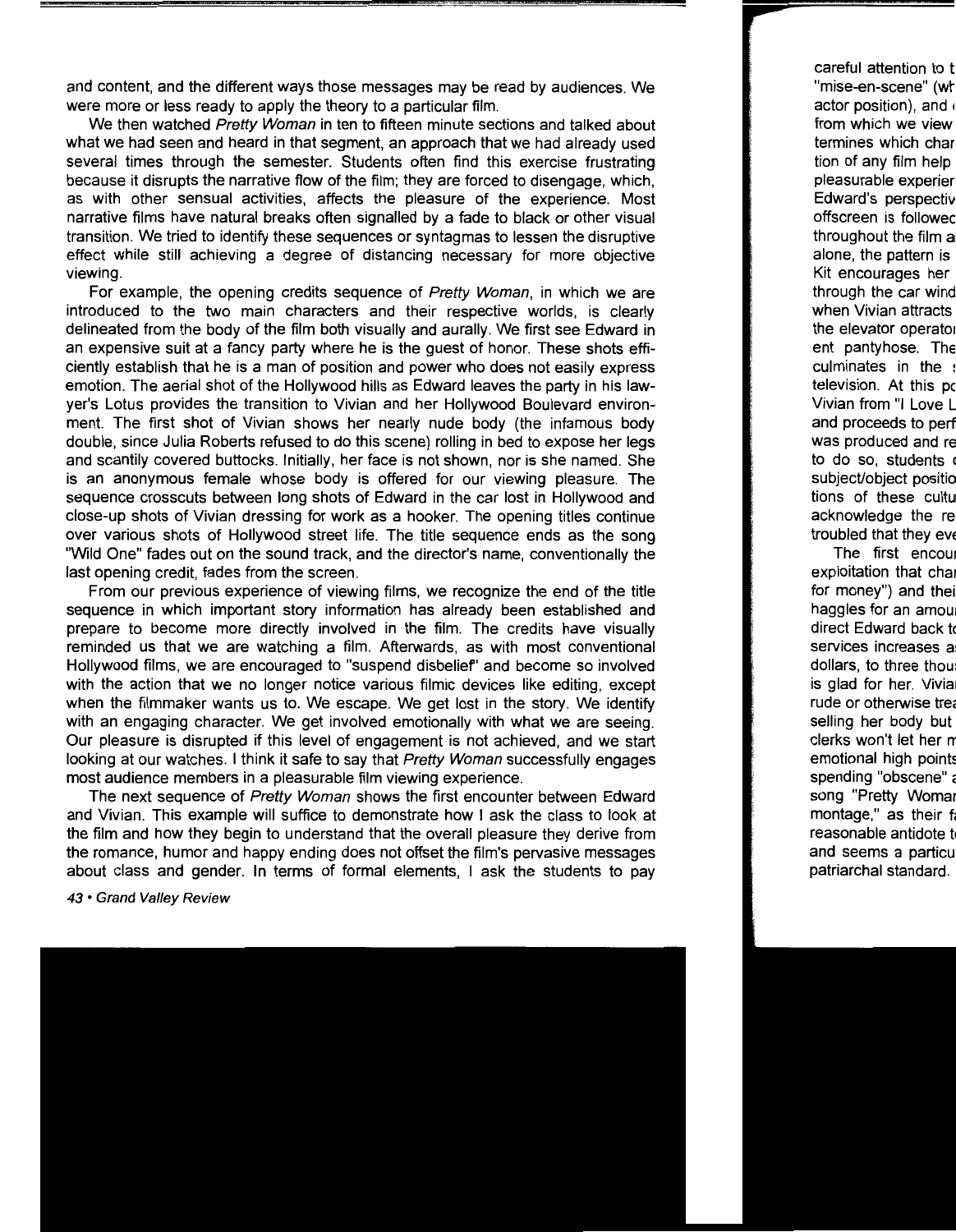careful attention to the way a shot is framed (long shot, medium shot, close-up), its "mise-en-scene" (what is included in each shot in terms of setting, costumes, props, actor position), and especially to what are called point of view shots (the perspective from which we view the action). A point of view shot is very powerful. It visually determines which characters the audience will identify with. The patterns of identification of any film help engage the audience and make watching film a psychologically pleasurable experience. It is significant, then, that we see Vivian almost entirely from Edward's perspective, accomplished visually when a close-up of Edward looking offscreen is followed by a shot of Vivian. This pattern is repeated numerous times throughout the film and is, in fact, its dominant point of view pattern. In this sequence alone, the pattern is repeated several times: first when Vivian approaches the car as Kit encourages her to "work it, baby, work it," and we see Edward's perspective through the car window as Vivian turns her backside to him; then in the hotel lobby when Vivian attracts the gaze not only of Edward but also of a dignified husband and the elevator operator, who stare as she examines an imaginary run in her nonexistent pantyhose. The point of view pattern is continued in the penthouse and culminates in the shots when Edward watches Vivian on the floor watching television. At this point, the power of Edward's gaze is strong enough to distract Vivian from "I Love Lucy!" In her inferior position on the floor, she crawls over to him and proceeds to perform fellatio (not shown, of course, only suggested since the film was produced and released by Touchstone, a Disney subsidiary). When encouraged to do so, students can clearly see the power of the male gaze that establishes subject/object positions in the film. They may begin to recognize the larger implications of these culturally determined positions. Some women students begin to acknowledge the relative perversity of their identification with Vivian. Some are troubled that they ever liked the film in the first place.

The first encounter between Edward and Vivian establishes the mutual exploitation that characterizes their respective professions ("we both screw people for money") and their relationship. We see a series of negotiations in which Vivian haggles for an amount of money that is a pittance to Edward. Initially, she agrees to direct Edward back to Beverly Hills for ten dollars. The dollar amount attached to her services increases as their relationship develops, from ten dollars to three hundred dollars, to three thousand dollars, at which point Vivian is ecstatic and the audience is glad for her. Vivian is happy to be an exploited object, except when people are rude or otherwise treat her badly. She brags to Kit about the money she is making by selling her body but cries to Barney, the hotel manager, when the snobbish sales clerks won't let her make a purchase in their chic store on Rodeo Drive. One of the emotional high points of the film comes when Vivian gets revenge on the clerks by spending "obscene" amounts of money at another store to the tune of Roy Orbison's song "Pretty Woman." Several female students cited this scene, the "shopping montage," as their favorite of the film. The idea that "to shop 'til you drop" is a reasonable antidote to female frustration has found acceptance in our popular culture and seems a particularly telling symptom of women's complicity in maintaining the patriarchal standard.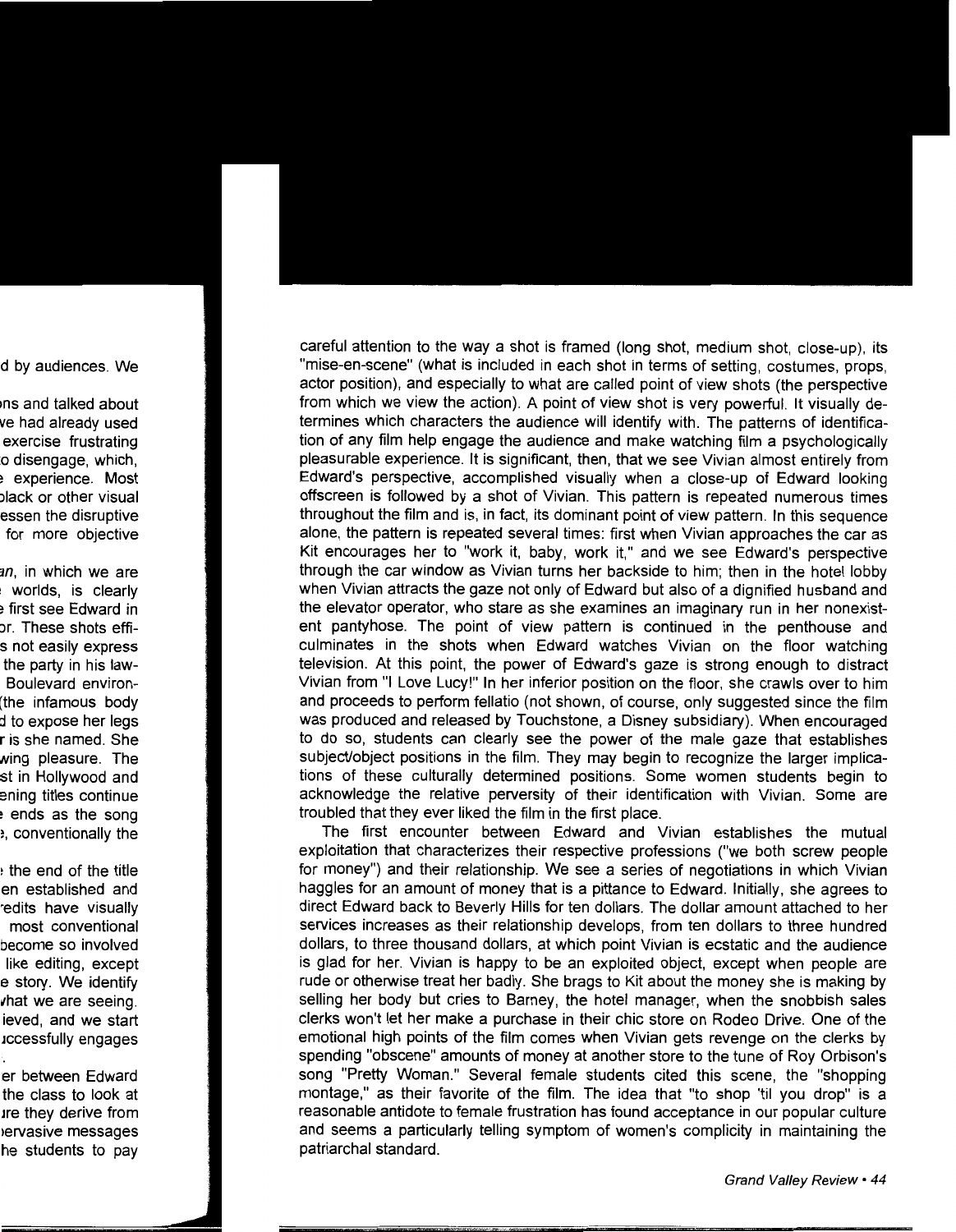At this juncture, students are able to point out the contradictions in Vivian's position, whereby she depends on Edward and his money to transform her into a socially acceptable person, even though earlier she and Kit had made a point of maintaining their self-determination by resisting a pimp's control ("We say who, we say when, we say how much."). On her own, Vivian is scorned by the elite class she admires on Rodeo Drive. In the company of Edward and his credit cards, she is fawned over and admired and easily achieves economic and social status. Many students considered Vivian's acceptance of Edward's status as her own a harmless form of selling oneself (in fact, what many women aspire to in marriage), even though the film suggests that this form of prostitution is more insidious than the overt kind practiced on Hollywood Boulevard. Other students argued for the double Pygmalian story, whereby Edward turns Vivian into a "lady" with clothes and manners, and Vivian transforms Edward into a decent and loving man, even curing his acrophobia. All agree that much of the humor of the film derives from Vivian's behavior as she attempts to fit into Edward's world. In the scenes where she learns to mimic upper class standards of behavior at a fancy restaurant, the opera and a polo match, Vivian's vulnerability and childlike nature are emphasized, exemplified by the way that Edward constantly chides her for her posture and fidgeting.

The week in which we viewed and "deconstructed" Pretty Woman generated some of the most spirited discussions of the semester. Many students, especially young women, defended the film because they had identified with Vivian and considered her a strong character who had at least an equally defining role in the relationship. Some did not feel that we needed to take Hollywood films, or popular culture generally, so seriously (it's "just entertainment" after all). With my prompting perhaps, other students began to argue that the discourse of the film (what it's really about) was not quite so simple or so benign as it had initially appeared. They began to articulate some of the ways in which Pretty Woman reflects and reinforces the patriarchal base of our culture. They began to see how the film's comedy, romance and attractive characters distract the audience from its inherent sexism and mask its corrupt materialism, in which human beings are just one more commodity in a brutal marketplace.

For my part, I tried to understand the appeal of Pretty Woman as I listened to what the students had to say about it. I made every effort to maintain the level of objectivity necessary for unrestrained discussions. To my horror and fascination, I even found myself laughing along with the students and enjoying the film (somewhat!) in the context of a receptive audience. I began to understand the film's appeal in class terms, a subject about which Hollywood has always been schizophrenic. Hollywood cinema abounds with the rags-to-riches tales that are at the heart of the "American Dream" at the same time that it continually underscores the idea that money corrupts and the rich are not happy. Pretty Woman self-reflexively acknowledges its own dream/film status at the beginning and end of the film when a street person shouts "Welcome to Hollywood, what's your dream? Everybody's got a dream." The repetition of these phrases by a person who does not materially share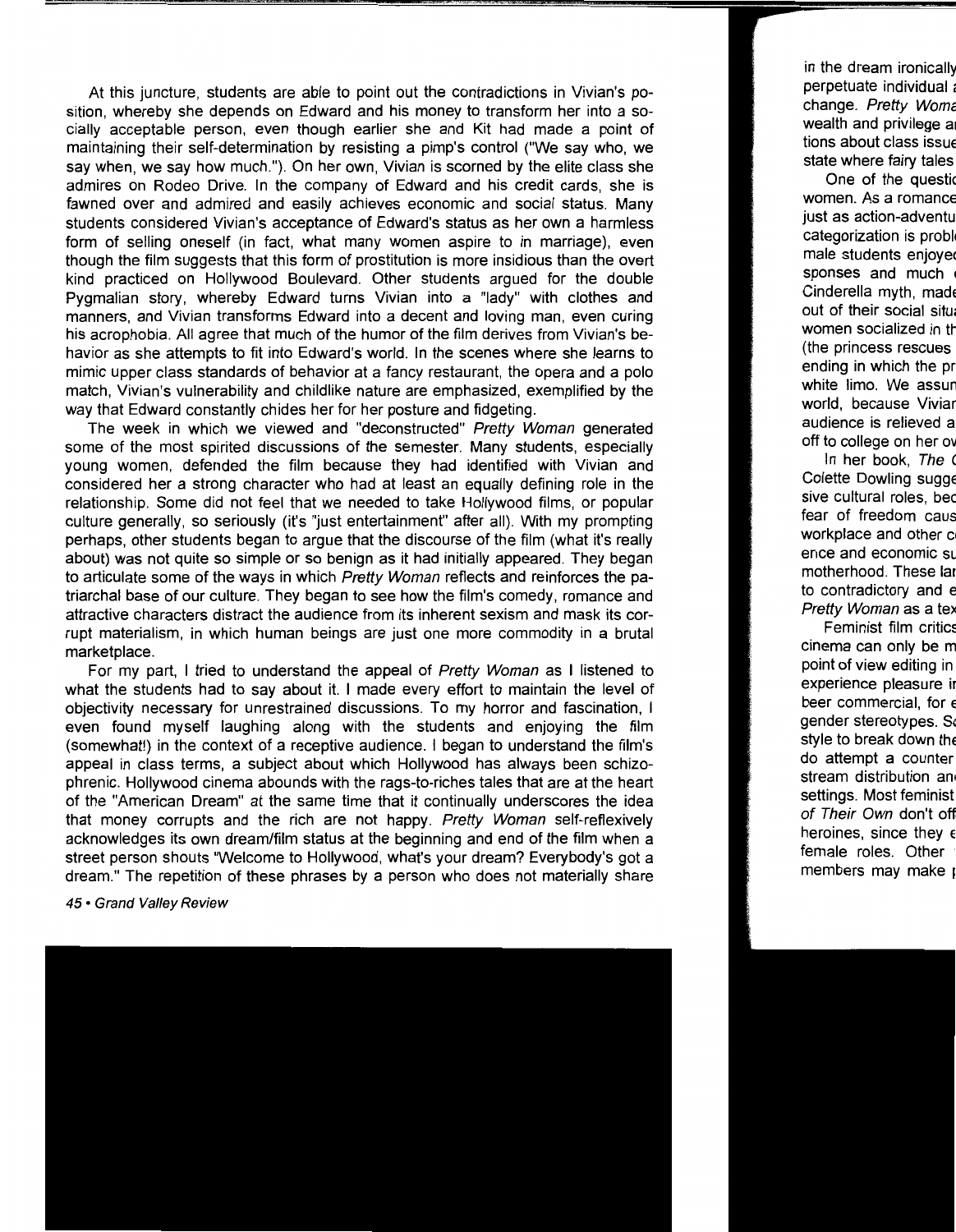in the dream ironically foregrounds one important function of "the dream factory": to perpetuate individual and cultural myths at the expense of collective action or social change. Pretty Woman overtly positions itself as a fairy tale in which dreams of wealth and privilege are obtainable even as it reflects deep-rooted cultural contradictions about class issues. In the process, the film reduces the audience to a "childlike" state where fairy tales can at least fleetingly come true.

One of the questions we try to address is that of the film's special appeal for women. As a romance, Pretty Woman is conventionally considered a "woman's film." iust as action-adventure films conventionally appeal to male audiences. This type of categorization is problematic, but in the broadest sense, accurate. Even though most male students enjoyed the film initially, they were much more moderate in their responses and much quicker to criticize its sexism. In its reconstruction of the Cinderella myth, made explicit in the film when Kit calls the only woman to make it out of their social situation "Cinder-fucking-ella," Pretty Woman resonates for many women socialized in this culture. The rescue motif may appear to give Vivian agency (the princess rescues the prince right back) but even this motif is undermined by the ending in which the prince carries the princess off on his white steed, in this case, a white limo. We assume the couple will "live happily ever after" in Edward's elite world, because Vivian's self-sufficient position is not sanctioned by the film. The audience is relieved and happy that Vivian is reunited with Edward instead of going off to college on her own.

In her book, The Cinderella Complex: Women's Hidden Fear of Independence, Colette Dowling suggests that women play a large role in maintaining their submissive cultural roles, because they have been socialized into dependency. This secret fear of freedom causes women to discredit or doubt their own success in the workplace and other contested cultural arenas. They are afraid that social independence and economic success will engender failure in relationships with men and with motherhood. These largely unvoiced fears can lead even the most "liberated" women to contradictory and even detrimental action. In class we discussed the appeal of Pretty Woman as a text which reenacts this complex social pattern.

Feminist film critics have theorized that the response of women to mainstream cinema can only be masochistic as a result of the identification patterns created by point of view editing in which the ideal spectator position is the male position. Women experience pleasure in their own objectification except when it is too overt (as in a beer commercial, for example), but it is a passive pleasure that reinforces negative gender stereotypes. Some radical feminist scholars have called for an alternative film style to break down the pleasures of the dominant cinema pattern. Feminist films that do attempt a counter system of cinematic identification usually don't have mainstream distribution and are often only seen by small audiences in noncommercial settings. Most feminist critics conclude that films like Thelma and Louise or A League of Their Own don't offer women viewers much of an alternative, despite the active heroines, since they end either in death or recuperation into traditional (domestic) female roles. Other feminist theorists try to understand how female audience members may make positive use of their own exploited images through mediation